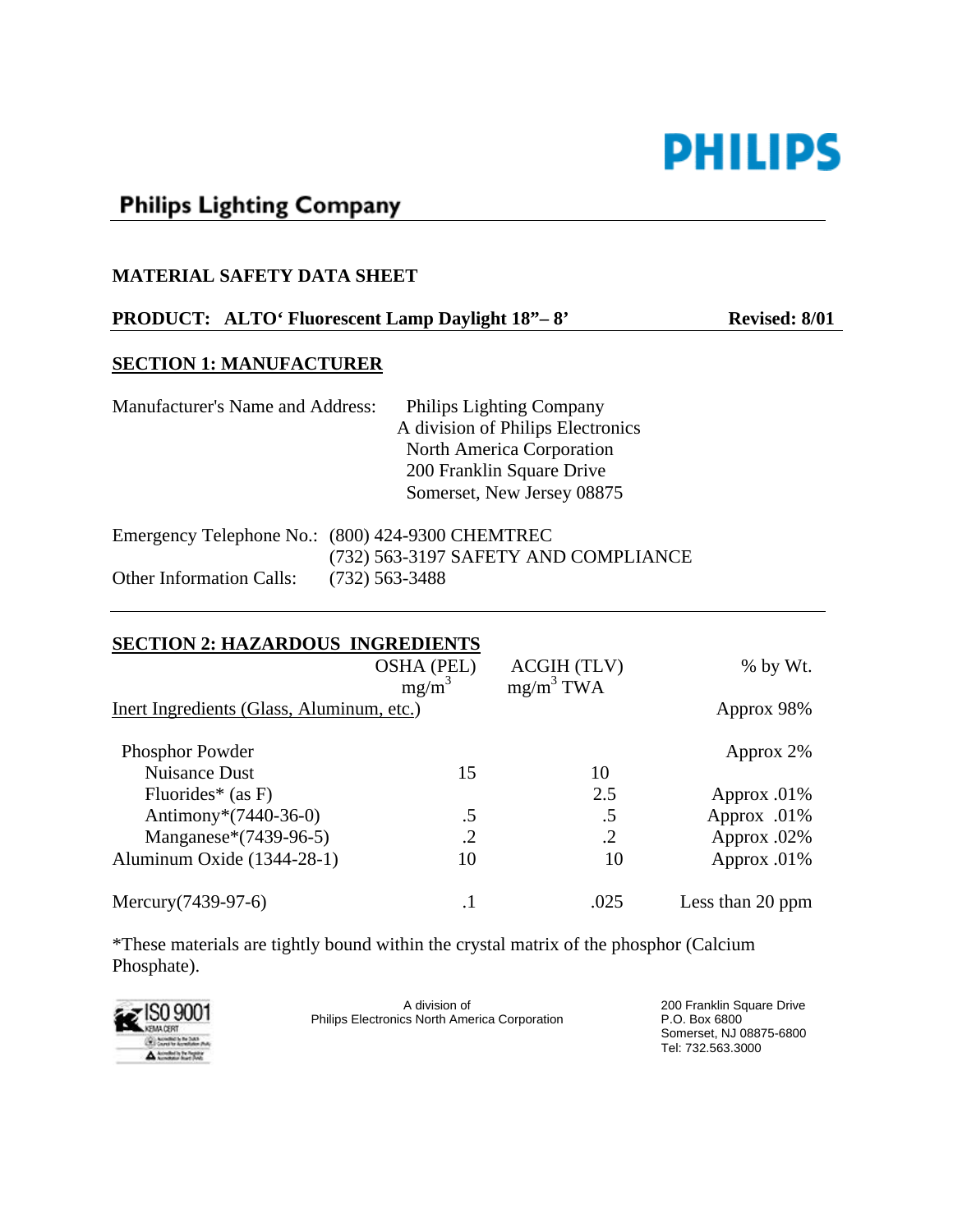## **ALTO' Fluorescent Lamp Daylight Page 2 of 3**

## **SECTION 3: CHEMICAL/PHYSICAL DATA**

Not applicable. This item is a light bulb 18" to 8', 1.0 to 1.5 inches in diameter. The bulb is glass, the base is a coated aluminum. The coating is inert.

## **SECTION 4: FIRE AND EXPLOSION DATA**

FIRE AND EXPLOSION DATA NOT APPLICABLE -- under extreme heat, glass envelope might melt or crack.

#### **SECTION 5: REACTIVITY DATA**

Stability: Lamp is stable. Polymerization: Not applicable. Incompatibility: Glass will react with Hydrofluoric Acid.

# **SECTION 6: HEALTH HAZARD DATA**

Not applicable to the intact lamp. Breakage of the lamp may result in some exposure to the phosphor powder dust and to a very little amount of elemental mercury vapor. No adverse affects are expected from occasional exposure to broken lamps, but as a matter of good practice, prolonged or frequent exposure should be avoided through the use of adequate ventilation during disposal of large quantities of lamps.

**EMERGENCY FIRST AID:** NORMAL FIRST AID PROCEDURE FOR GLASS CUTS IF SUCH OCCUR THROUGH LAMP BREAKAGE.